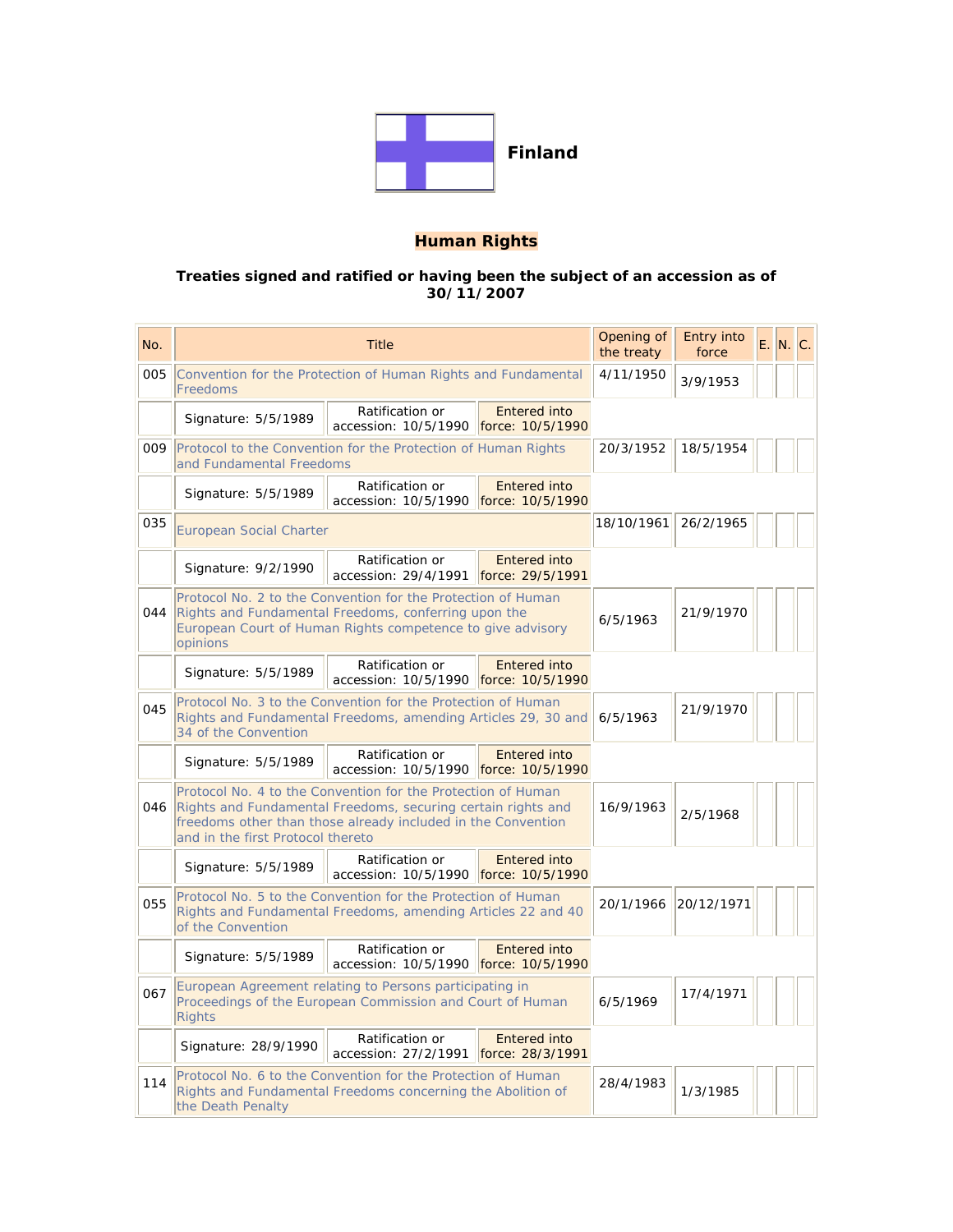|     | Signature: 5/5/1989                                                                                                                                          | Ratification or<br>accession: 10/5/1990                                                                | Entered into<br>force: 1/6/1990         |            |           |              |   |  |
|-----|--------------------------------------------------------------------------------------------------------------------------------------------------------------|--------------------------------------------------------------------------------------------------------|-----------------------------------------|------------|-----------|--------------|---|--|
| 117 | Protocol No. 7 to the Convention for the Protection of Human<br><b>Rights and Fundamental Freedoms</b>                                                       |                                                                                                        |                                         | 22/11/1984 | 1/11/1988 |              |   |  |
|     | Signature: 5/5/1989                                                                                                                                          | Ratification or<br>accession: 10/5/1990                                                                | Entered into<br>force: 1/8/1990         |            |           |              |   |  |
| 118 |                                                                                                                                                              | Protocol No. 8 to the Convention for the Protection of Human<br><b>Rights and Fundamental Freedoms</b> |                                         |            | 1/1/1990  |              |   |  |
|     | Signature: 5/5/1989                                                                                                                                          | Ratification or<br>accession: 10/5/1990 force: 10/5/1990                                               | Entered into                            |            |           |              |   |  |
| 126 | European Convention for the Prevention of Torture and Inhuman<br>or Degrading Treatment or Punishment                                                        |                                                                                                        |                                         | 26/11/1987 | 1/2/1989  | $\times$     | Χ |  |
|     | Signature: 16/11/1989                                                                                                                                        | Ratification or<br>accession: 20/12/1990 force: 1/4/1991                                               | <b>Entered into</b>                     |            |           |              |   |  |
| 128 |                                                                                                                                                              | Additional Protocol to the European Social Charter                                                     |                                         |            | 4/9/1992  |              |   |  |
|     | Signature: 9/2/1990                                                                                                                                          | Ratification or<br>accession: 29/4/1991                                                                | Entered into<br>force: 4/9/1992         |            |           |              |   |  |
| 140 | Protocol No. 9 to the Convention for the Protection of Human<br><b>Rights and Fundamental Freedoms</b>                                                       |                                                                                                        |                                         | 6/11/1990  | 1/10/1994 |              |   |  |
|     | Ratification or<br>Entered into<br>Signature: 6/11/1990<br>accession: 11/12/1992 force: 1/10/1994                                                            |                                                                                                        |                                         |            |           |              |   |  |
| 142 |                                                                                                                                                              | Protocol amending the European Social Charter                                                          |                                         |            |           |              |   |  |
|     | Signature: 16/3/1992                                                                                                                                         | Ratification or<br>accession: 18/8/1994                                                                |                                         |            |           |              |   |  |
| 146 | Protocol No. 10 to the Convention for the Protection of Human<br><b>Rights and Fundamental Freedoms</b>                                                      |                                                                                                        |                                         | 25/3/1992  |           |              |   |  |
|     | Signature: 25/3/1992                                                                                                                                         | Ratification or<br>accession: 21/7/1992                                                                |                                         |            |           |              |   |  |
| 148 |                                                                                                                                                              | European Charter for Regional or Minority Languages                                                    |                                         |            | 1/3/1998  | $\mathsf{X}$ | Χ |  |
|     | Signature: 5/11/1992                                                                                                                                         | Ratification or<br>accession: 9/11/1994                                                                | <b>Entered into</b><br>force: 1/3/1998  |            |           |              |   |  |
| 151 | Protocol No. 1 to the European Convention for the Prevention of                                                                                              | Torture and Inhuman or Degrading Treatment or Punishment                                               |                                         | 4/11/1993  | 1/3/2002  |              |   |  |
|     | Signature: 4/11/1993                                                                                                                                         | Ratification or<br>accession: 4/11/1993 force: 1/3/2002                                                | Entered into                            |            |           |              |   |  |
| 152 | Protocol No. 2 to the European Convention for the Prevention of<br>Torture and Inhuman or Degrading Treatment or Punishment                                  |                                                                                                        |                                         | 4/11/1993  | 1/3/2002  |              |   |  |
|     | Signature: 4/11/1993                                                                                                                                         | Ratification or<br>accession: 4/11/1993                                                                | <b>Entered into</b><br>force: 1/3/2002  |            |           |              |   |  |
| 155 | Protocol No. 11 to the Convention for the Protection of Human<br>Rights and Fundamental Freedoms, restructuring the control<br>machinery established thereby |                                                                                                        |                                         | 11/5/1994  | 1/11/1998 |              |   |  |
|     | Signature: 11/5/1994                                                                                                                                         | Ratification or<br>accession: 12/1/1996                                                                | <b>Entered into</b><br>force: 1/11/1998 |            |           |              |   |  |
| 157 |                                                                                                                                                              | Framework Convention for the Protection of National Minorities                                         |                                         | 1/2/1995   | 1/2/1998  | $\times$     | X |  |
|     | Ratification or<br><b>Entered into</b><br>Signature: 1/2/1995<br>accession: 3/10/1997<br>force: 1/2/1998                                                     |                                                                                                        |                                         |            |           |              |   |  |
| 158 | Additional Protocol to the European Social Charter Providing for a<br>System of Collective Complaints                                                        |                                                                                                        |                                         | 9/11/1995  | 1/7/1998  |              |   |  |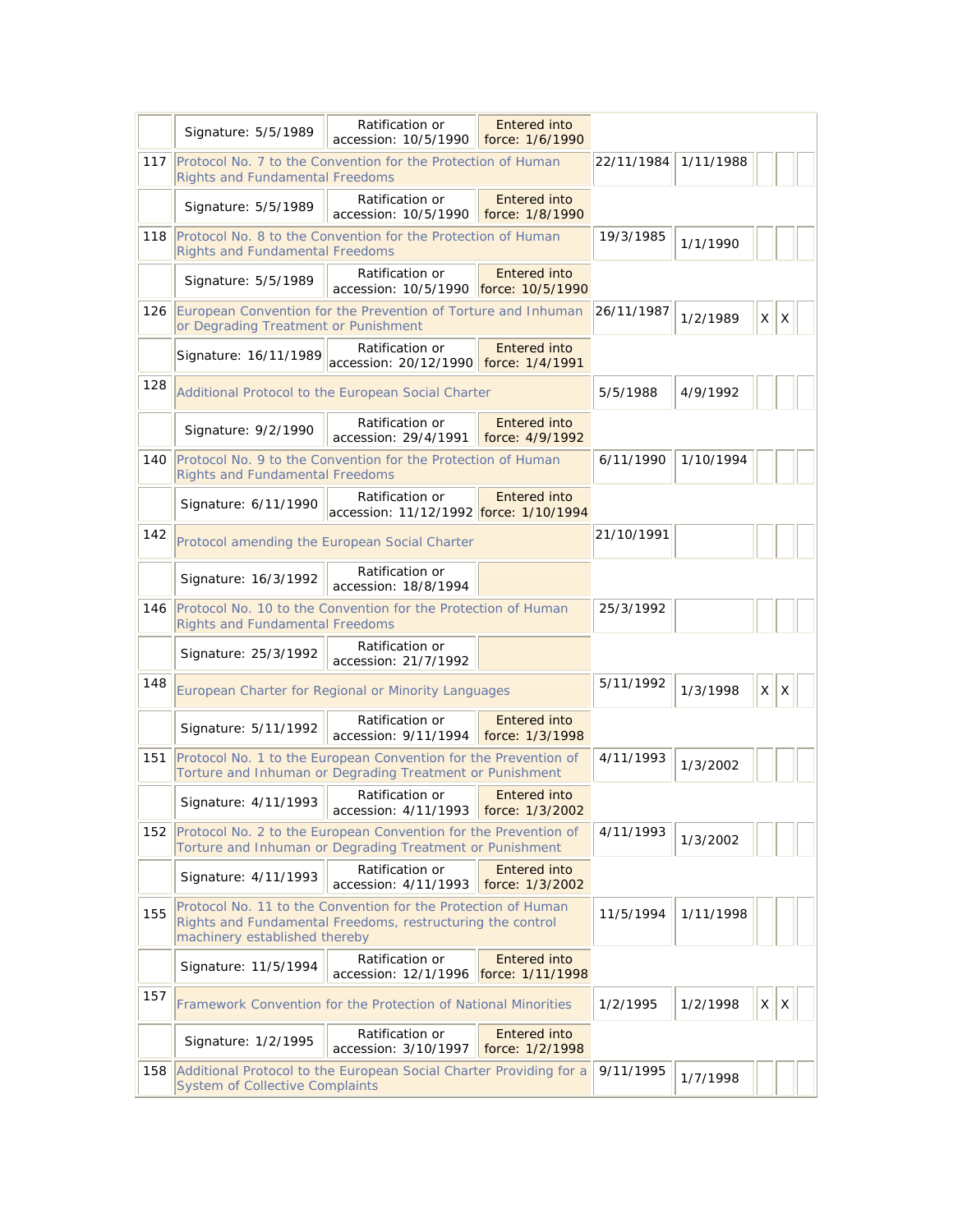|     | Signature: 9/11/1995                                                                                                                                                    | Ratification or<br>accession: 17/7/1998                  | Entered into<br>force: 1/9/1998 |           |           |
|-----|-------------------------------------------------------------------------------------------------------------------------------------------------------------------------|----------------------------------------------------------|---------------------------------|-----------|-----------|
| 161 | European Agreement relating to persons participating in<br>proceedings of the European Court of Human Rights                                                            |                                                          |                                 | 5/3/1996  | 1/1/1999  |
|     | Signature: 19/6/1998                                                                                                                                                    | Ratification or<br>accession: 23/12/1998 force: 1/2/1999 | <b>Entered into</b>             |           |           |
| 162 | Sixth Protocol to the General Agreement on Privileges and<br>Immunities of the Council of Europe                                                                        |                                                          |                                 | 5/3/1996  | 1/11/1998 |
|     | Signature: 19/6/1998                                                                                                                                                    | Ratification or<br>accession: 19/6/1998 force: 1/11/1998 | <b>Entered into</b>             |           |           |
| 163 | European Social Charter (revised)                                                                                                                                       |                                                          |                                 | 3/5/1996  | 1/7/1999  |
|     | Signature: 3/5/1996                                                                                                                                                     | Ratification or<br>accession: 21/6/2002                  | Entered into<br>force: 1/8/2002 |           |           |
| 177 | Protocol No. 12 to the Convention for the Protection of Human<br><b>Rights and Fundamental Freedoms</b>                                                                 |                                                          |                                 | 4/11/2000 | 1/4/2005  |
|     | Signature: 4/11/2000                                                                                                                                                    | Ratification or<br>accession: 17/12/2004 force: 1/4/2005 | Entered into                    |           |           |
| 187 | Protocol No. 13 to the Convention for the Protection of Human<br>Rights and Fundamental Freedoms, concerning the abolition of<br>the death penalty in all circumstances |                                                          |                                 | 3/5/2002  | 1/7/2003  |
|     | Signature: 3/5/2002                                                                                                                                                     | Ratification or<br>accession: 29/11/2004 force: 1/3/2005 | Entered into                    |           |           |
| 194 | Protocol No. 14 to the Convention for the Protection of Human<br>Rights and Fundamental Freedoms, amending the control system<br>of the Convention                      |                                                          |                                 | 13/5/2004 |           |
|     | Signature: 29/11/2004                                                                                                                                                   | Ratification or<br>accession: 7/3/2006                   |                                 |           |           |

## 28 treaty(ies) found

**Notes**: Convention(s) and Agreement(s) opened to the member States of the Council of Europe and, where appropriate, to the : E. : **European** non-member States - N. :**Non-European** non-member States - C. : European Community. See the final provisions of each treaty.

Source : Treaty Office on http://conventions.coe.int